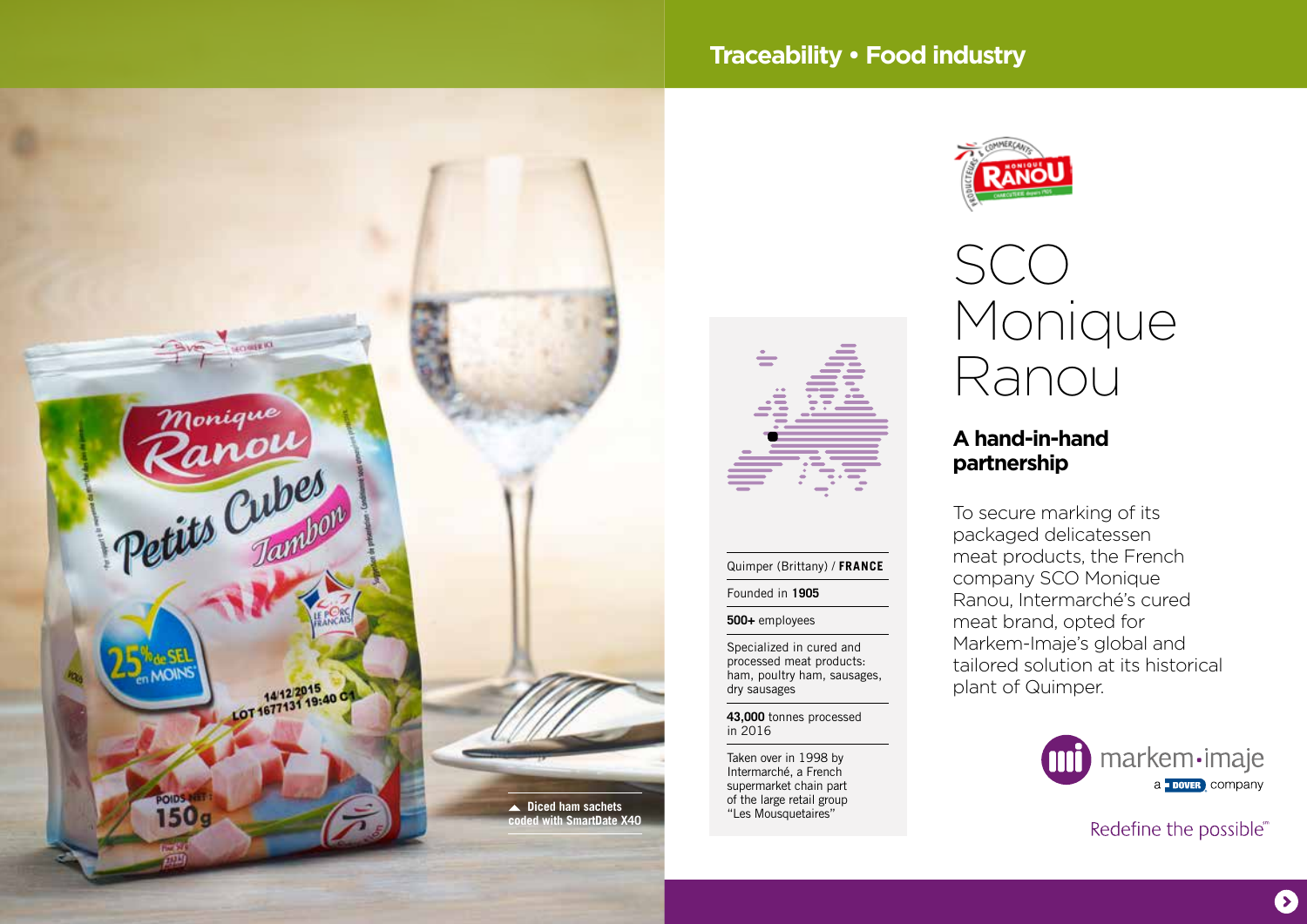## **SCO Monique Ranou**

Ensuring product compliancy

'Markem-Imaje met our needs by adapting to our requirements. This is real partnership!'



**Stéphane Guyader** Maintenance and New Works Director

Founded in 1905 in Brittany, France, Monique Ranou is specialized in cured meat products. A family business at the beginning, it was taken over by the Intermarché group in 1998 to become its distributor brand for all fresh and frozen cured meats sold in its stores. On its **16 production lines, the Quimper site produces some 180 million packages a year.** All require mandatory coding for traceability and best before dates. Recently, the company wanted to

review its coding system for four main reasons: "Standardize our printer fleet to avoid human error during programming, automate data transfer (best before dates and batch numbers) linked to our central computer system, secure product compliancy by identifying packaging with quality defects and finally reduce unit marking costs," says Stéphane Guyader, maintenance and new works director at SCO Monique Ranou.